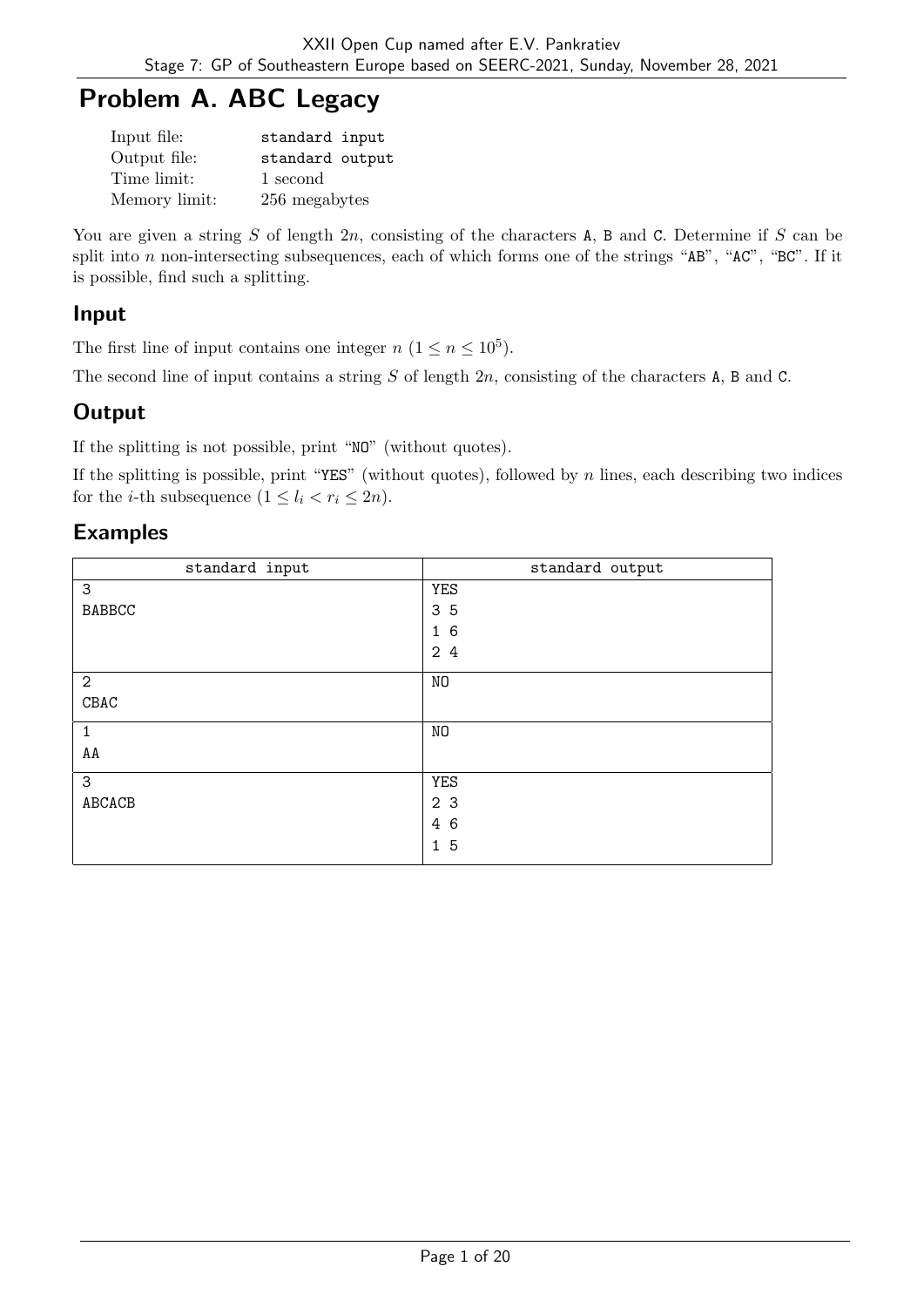# Problem B. New Queries On Segment Deluxe

| Input file:   | standard input  |
|---------------|-----------------|
| Output file:  | standard output |
| Time limit:   | 3 seconds       |
| Memory limit: | 1024 megabytes  |

You know those problems where you are given an array of length roughly  $10<sup>5</sup>$  and you have to process roughly 10<sup>5</sup> queries about something on a segment? Yes, this is one of those problems. And it should be persistent, because why not.

Consider  $k \times n$  matrix A (with k rows and n columns). For a given matrix we can construct the array B as follows:  $B_j = \sum_{i=1}^k A_{ij}$ .

There will be up to  $q + 1$  versions of the matrix. The j-th element in i-th row of t-th version of A is denoted as  $A_{ij}^{(t)}$ . The j-th element of the array B corresponding to t-th version of A is denoted as  $B_j^{(t)}$  $\frac{j^{(\iota)}}{j}$ . You are given the 0-th version of the matrix  $A$ . You have to process  $q$  queries of 3 types:

- 1 t p 1 r x : add x to  $A_{pi}^{(t)}$  for  $l \leq i \leq r$ , thus creating a new version of the matrix
- 2 t p 1 r y : set  $A_{pi}^{(t)}$  to be equal to y for  $l \leq i \leq r$ , thus creating a new version of the matrix
- 3 t l r : print  $\min_{i=l}^r B_i^{(t)}$ i

The version of the matrix  $A$  created after the *i*-th query will be called the *i*-th version. Thus version numbers can be from 0 to  $q$  inclusive, but some of the integers from 0 to  $q$  may not have the correspondent version.

### Input

The first line of input contains 3 integers k, n, q  $(1 \le k \le 4, 1 \le n \le 250000, 1 \le q \le 20000)$  — the dimensions of the matrix and the number of queries respectively.

The *i*-th of the next *k* lines contains *n* integers  $A_{i1}^{(0)}$  $\lambda_{i1}^{(0)}, A_{i2}^{(0)}, \ldots, A_{in}^{(0)}$   $(|A_{ij}^{(0)}| \le 10^8)$ .

The next q lines describe the queries in the format explained earlier. It is guaranteed that  $t$  refers to a valid already existing version of the matrix,  $1 \le p \le k$ ,  $1 \le l \le r \le n$ ,  $|x| \le 10^4$ ,  $|y| \le 10^8$ .

It is guaranteed that there exists at least one query of type 3.

# **Output**

Print the answers to the queries of type 3 in the order in which the queries were given, on separate lines.

## Example

| standard input | standard output |
|----------------|-----------------|
| 2 5 8          | 7               |
| 1 2 3 4 5      | $\overline{2}$  |
| 10 8 6 4 2     | 10              |
| 3 0 2 5        | $\overline{7}$  |
| 202150         | 4               |
| 3 2 2 5        |                 |
| 1 0 1 3 5 5    |                 |
| 3 4 2 5        |                 |
| 1 2 2 1 3 2    |                 |
| 3 0 2 5        |                 |
| 3 6 2 5        |                 |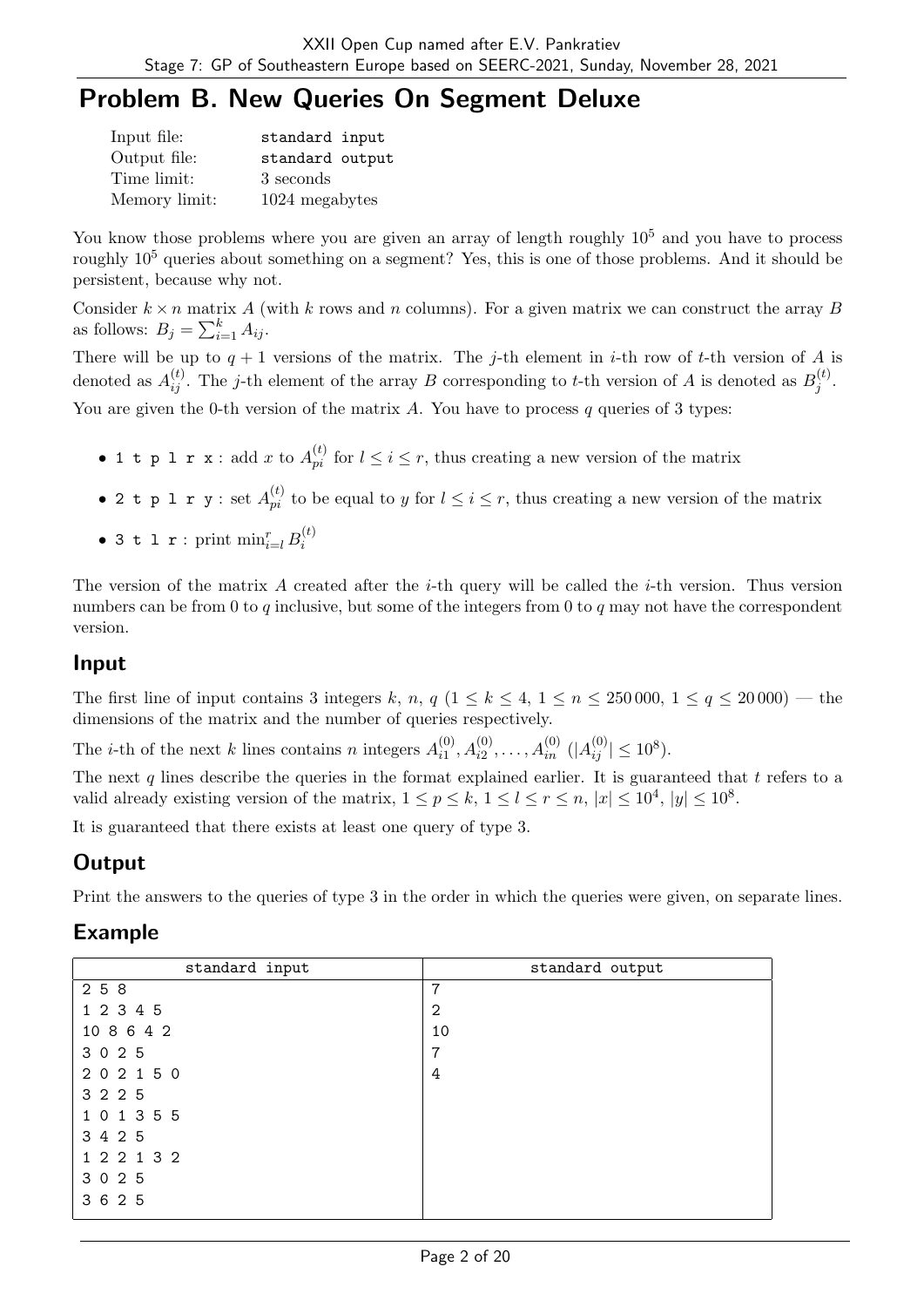## **Note**

Here is how the versions of the matrix will look like:



The number in a circle is the version, the numbers in rhombuses are queries of type 3.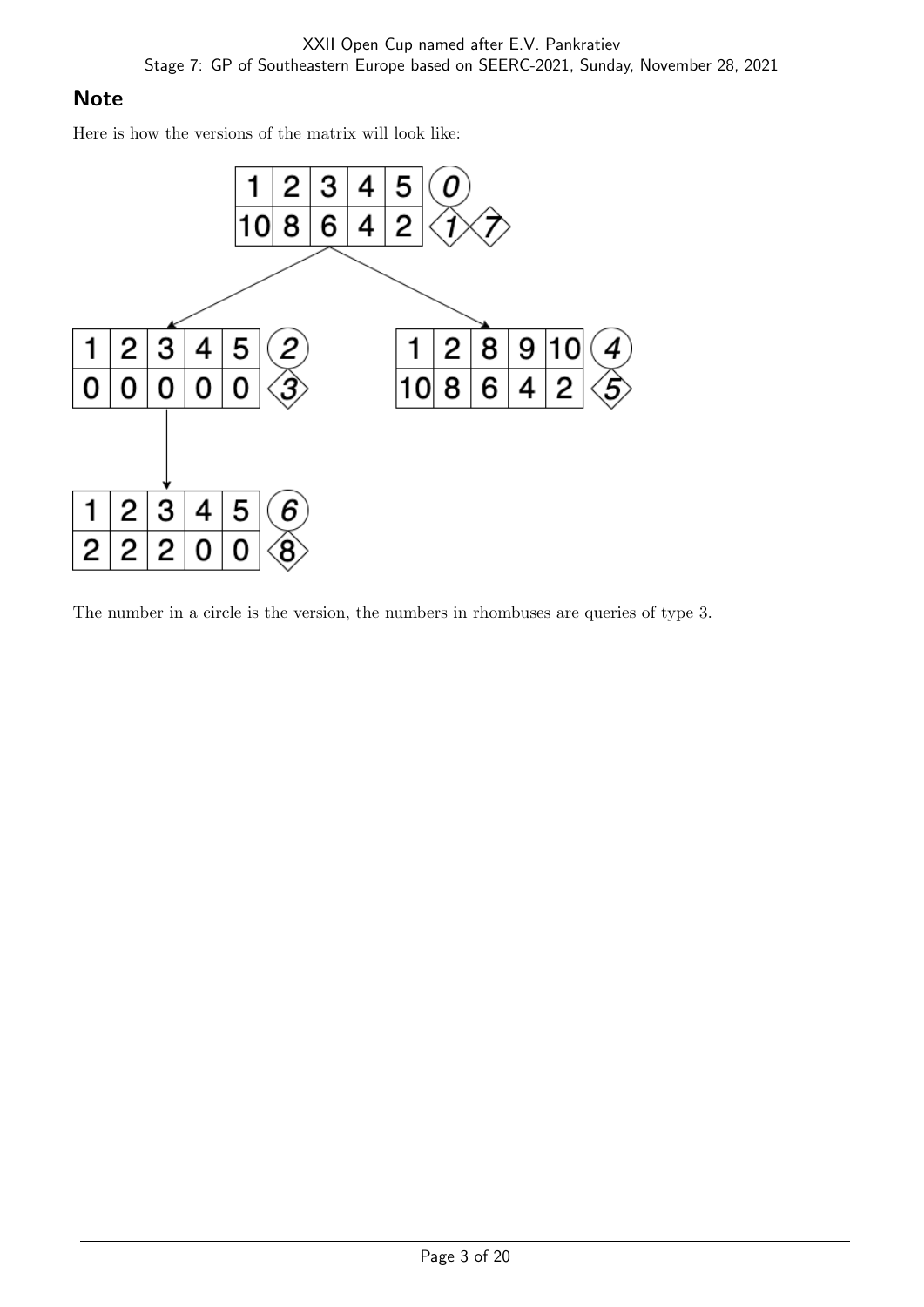# Problem C. Counting Phenomenal Arrays

| Input file:   | standard input  |
|---------------|-----------------|
| Output file:  | standard output |
| Time limit:   | 2 seconds       |
| Memory limit: | 256 megabytes   |

Let's call an array  $[a_1, a_2, \ldots, a_k]$  of positive integers **phenomenal**, if the product of its elements is equal to the sum of its elements (i.e. if  $a_1 a_2 \dots a_k = a_1 + a_2 + \dots + a_k$ ).

For example, the array [2, 2] is phenomenal, because  $2 \cdot 2 = 2 + 2 = 4$ , and [3, 1, 2] is phenomenal, because  $3 \cdot 1 \cdot 2 = 3 + 1 + 2 = 6$ , but the array [2, 3] is not phenomenal, as  $2 \cdot 3 \neq 2 + 3$ .

Let  $f(i)$  denote the number of phenomenal arrays of size i. It can be shown that for any fixed  $i \geq 2$  there is only a finite number of phenomenal arrays of size  $i$ .

You are given an integer n. Find  $f(2), f(3), \ldots, f(n)$ . As these numbers can be very big, output them modulo  $P$ , where  $P$  is a given prime number.

## Input

The only line of the input contains two integers  $n, P$   $(2 \le n \le 2 \cdot 10^5, 10^8 \le P \le 10^9, P$  is prime).

# **Output**

Output  $n-1$  integers — the values  $f(2), f(3), \ldots, f(n)$  modulo P.

### Example

| standard input | standard output |
|----------------|-----------------|
| 804437957      | 6 12 40 30 84   |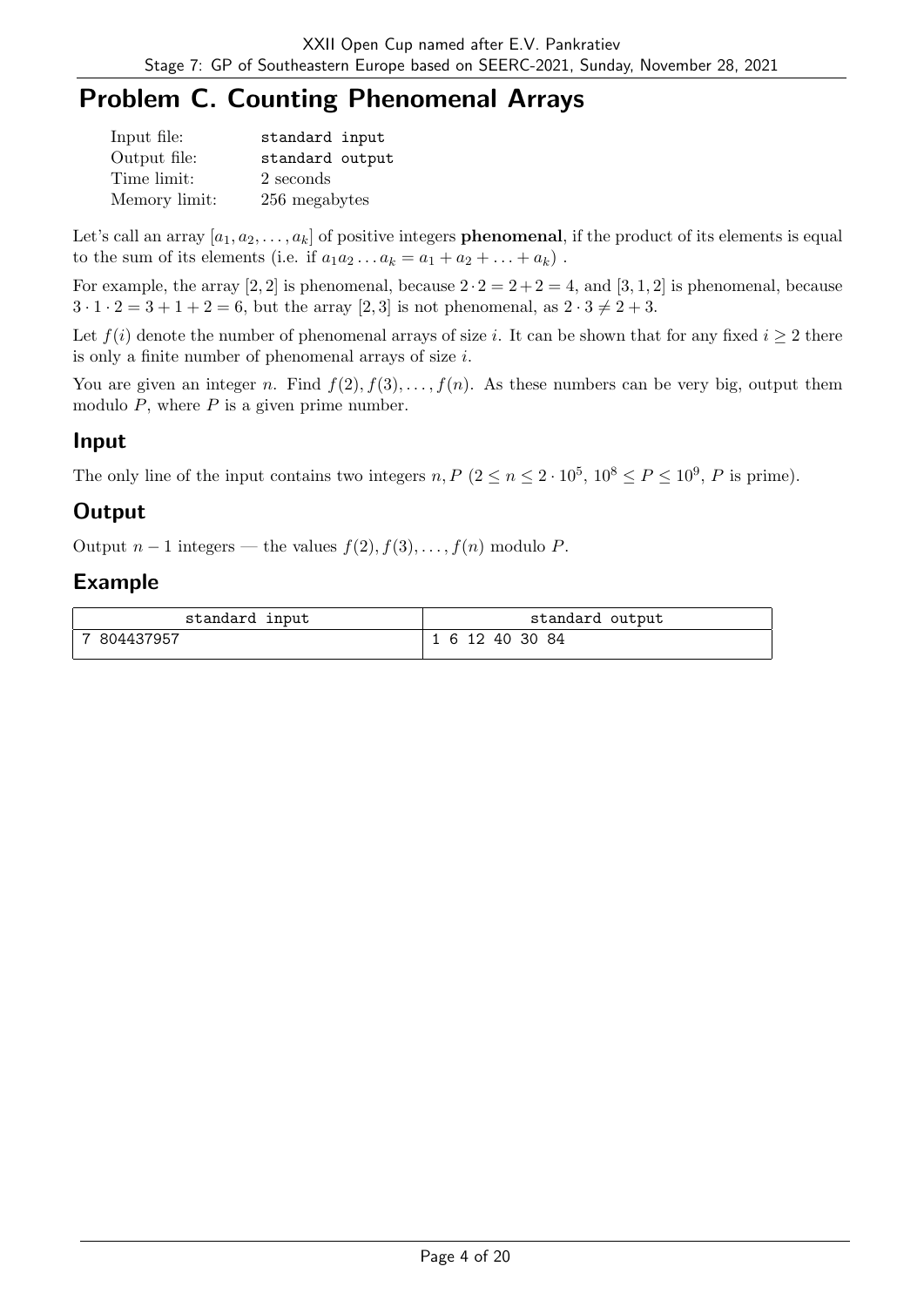# Problem D. LIS Counting

| Input file:   | standard input  |
|---------------|-----------------|
| Output file:  | standard output |
| Time limit:   | 3 seconds       |
| Memory limit: | 256 megabytes   |

You are given integers  $N, M$  with and a prime modulo  $P$ .

Consider all permutations of length  $N \cdot M$  such that the length of their longest increasing subsequence equals  $N$  and the length of their longest decreasing subsequence equals  $M$ .

Define  $f(pos, val)$  for each  $1 \le pos, val \le N \cdot M$  as the number of such permutations in which the pos-th element of the permutation equals to *val*.

Find  $f(pos, val)$  for all  $1 \le pos, val \le NM$ , modulo P.

## Input

The only line of input contains three integers N M P  $(1 \le N \cdot M \le 100, 10^8 \le P \le 10^9, P$  is prime).

# **Output**

Print a table of size  $NM \times NM$ , the val-th value in pos-th line should be equal to  $f(pos, val) \mod P$ .

### Examples

| standard input | standard output                                                            |
|----------------|----------------------------------------------------------------------------|
| 3 2 998244353  | 0 10 10 5 0 0                                                              |
|                | 00690<br>10                                                                |
|                | 10 0 0 4 6 5                                                               |
|                | 5<br>640010                                                                |
|                | 9 6 0 0 10<br>$\Omega$                                                     |
|                | 0 5 10 10 0<br>$\Omega$                                                    |
| 1 7 100000007  | 0 <sub>0</sub><br>$\Omega$<br>$\Omega$<br>0 <sub>1</sub><br>$\overline{0}$ |
|                | 000010<br>$\Omega$                                                         |
|                | $\Omega$<br>1 0 0<br>$\Omega$<br>$\Omega$<br>$\Omega$                      |
|                | 001000<br>$\Omega$                                                         |
|                | 010000<br>$\Omega$                                                         |
|                | 100000<br>$\Omega$                                                         |
|                | $\Omega$<br>$\overline{0}$<br>0 <sub>0</sub><br>0 <sub>0</sub>             |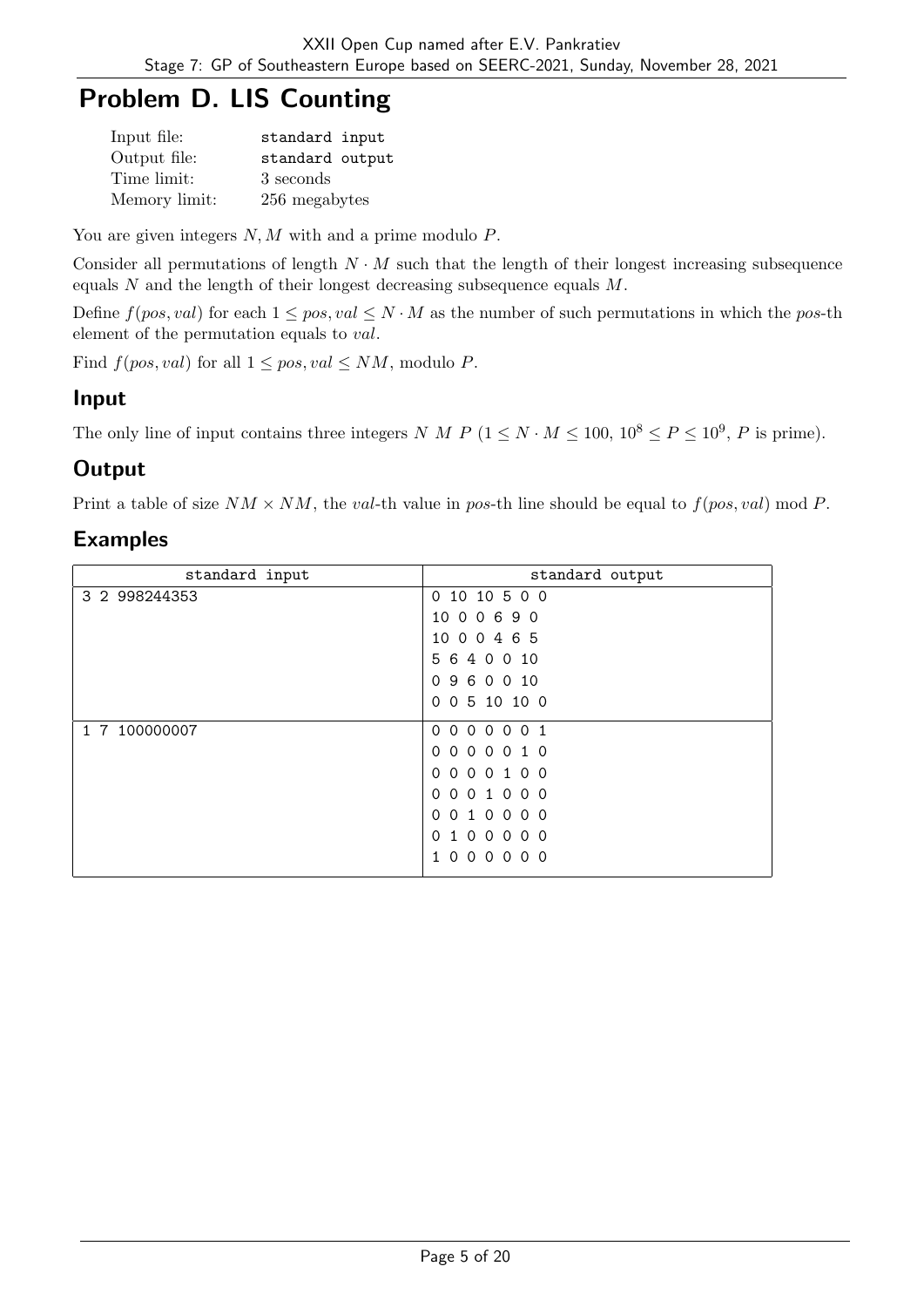# Problem E. Flood Fill

| Input file:   | standard input  |
|---------------|-----------------|
| Output file:  | standard output |
| Time limit:   | 2 seconds       |
| Memory limit: | 256 megabytes   |

Given are two black and white  $N \times M$  images A and B.

The "flood fill" tool works as follows: you choose any cell  $(x, y)$ , locate its connected component and flip the colors of all the cells in the component (if the cell was black, it becomes white, and if it was white, it becomes black). The connected component of the cell is the set of cells you can reach by going up/down/left/right without changing color.

You can apply the "flood fill" tool to image  $A$  any number of times. What is the minimum number of cells in which  $A$  can be different from  $B$  after some sequence of operations?

### Input

The first line of input contains two integers N and  $M$  ( $1 \le N, M \le 100$ ) — the dimensions of the images.

Each of the next  $N$  lines contains a binary string of length  $M$ , describing the corresponding row of the image  $A$ .

Each of the next  $N$  lines contains a binary string of length  $M$ , describing the corresponding row of the image  $B$ .

Here 0 corresponds to the cell colored white, 1 corresponds to the cell colored black.

# **Output**

Output a single integer — the minimum possible number of cells in which  $A$  can be different from  $B$ after some sequence of operations.

#### Examples

| standard input | standard output |
|----------------|-----------------|
| 1 <sub>3</sub> | 1               |
| 101            |                 |
| 010            |                 |
| 4 4            | $\overline{7}$  |
| 0001           |                 |
| 0101           |                 |
| 0101           |                 |
| 0111           |                 |
| 0000           |                 |
| 1110           |                 |
| 1110           |                 |
| 1110           |                 |

## **Note**

In the first example, you can apply the tool to the middle cell twice. This way, two images will differ only in 1 cell.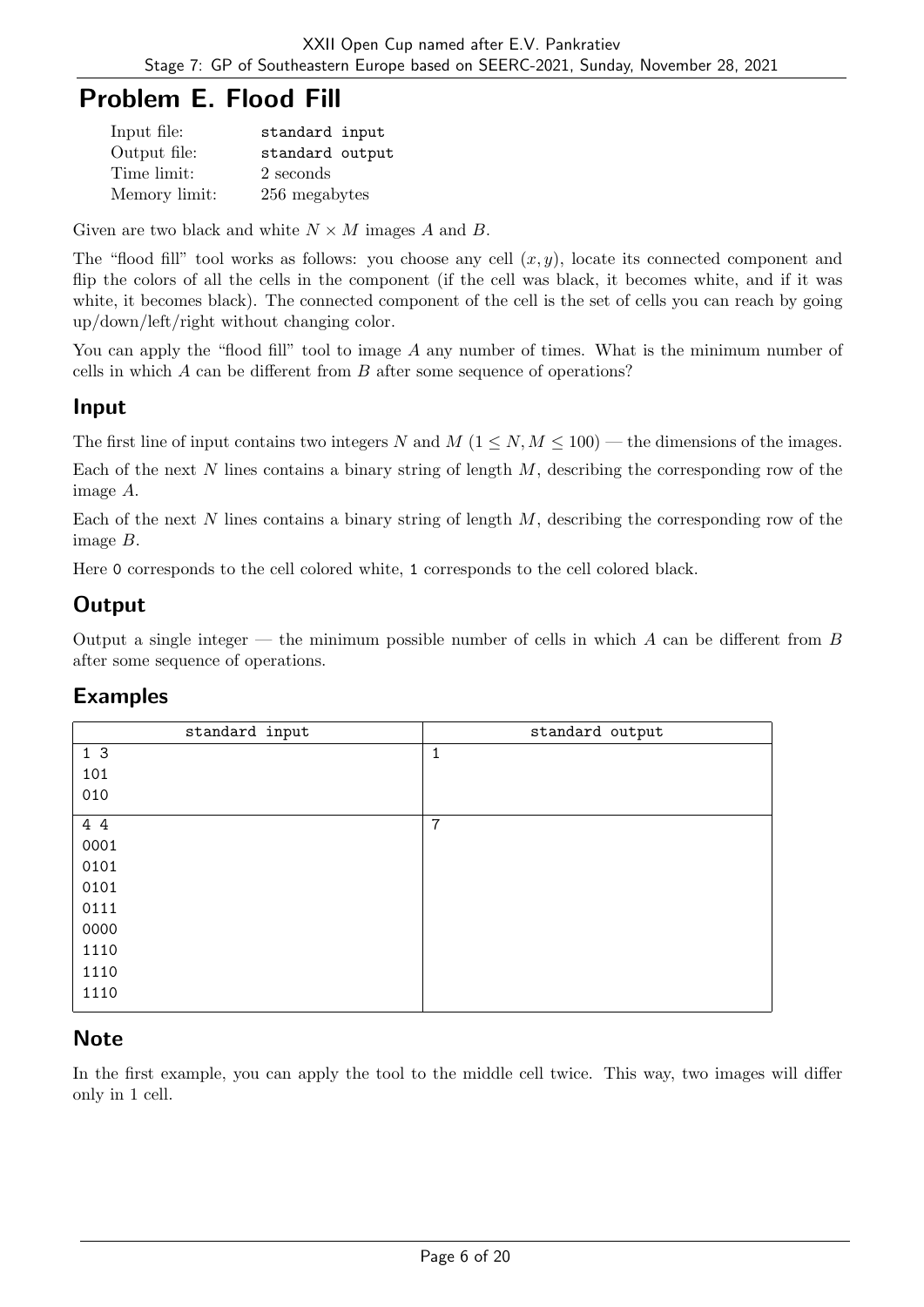

In the second example, you can just make the entire image black. This way, two images will differ in 7 cells.



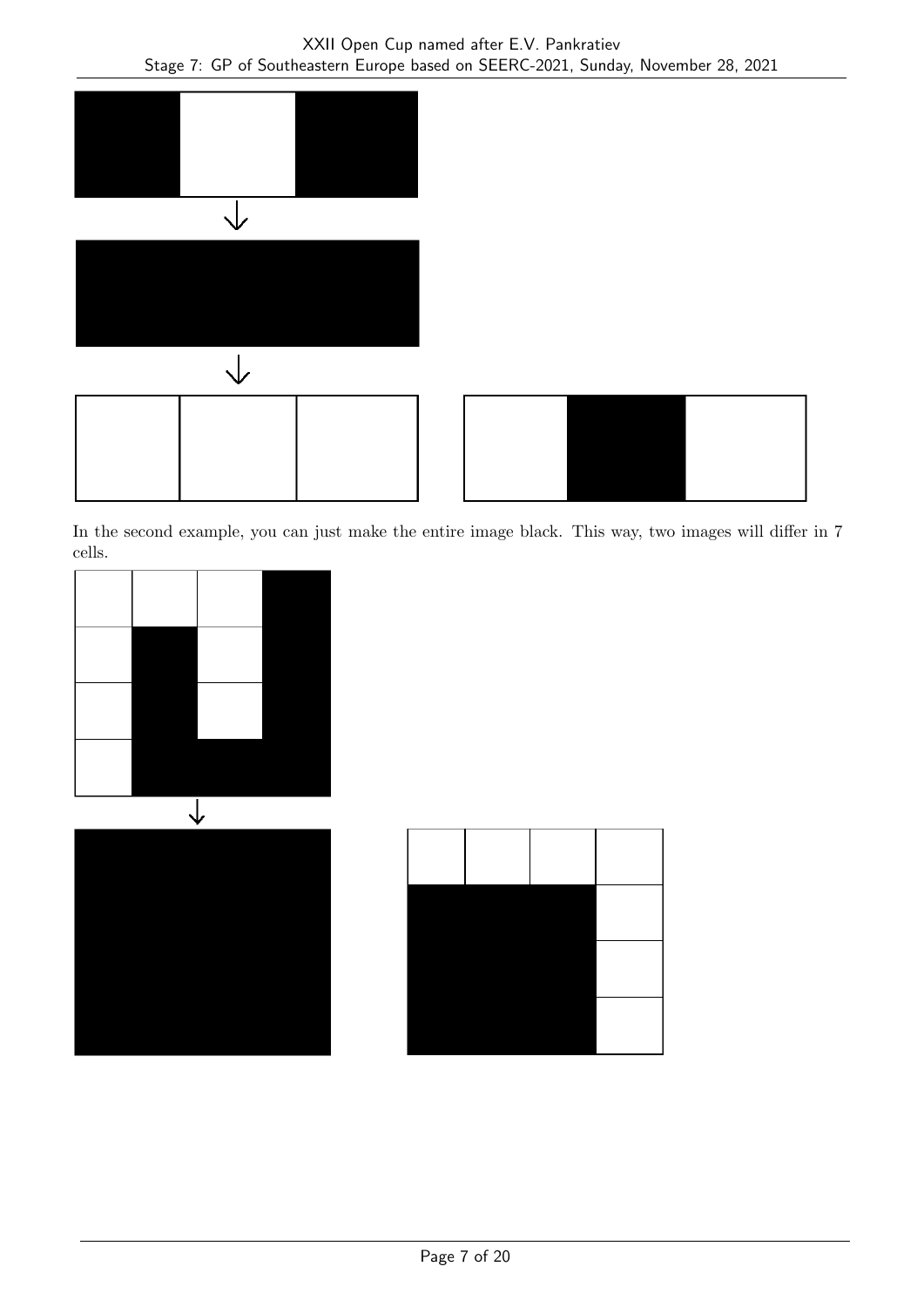# Problem F. to Pay Respects

| Input file:   | standard input  |
|---------------|-----------------|
| Output file:  | standard output |
| Time limit:   | 1 second        |
| Memory limit: | 256 megabytes   |

You are playing a game, and you are going to fight the secret boss. In this game, the boss doesn't attack you, but they can cast regeneration spells.

The fight consists of exactly  $N$  rounds, in each round the following actions can happen, in this order:

- 1. The boss can choose to cast the "Regeneration" spell.
- 2. You can choose to cast the "Poison" spell if you have any mana left.
- 3. You attack with a sword, dealing  $X$  damage.
- 4. All the passive effects are applied.

There are two types of passive effects: regeneration and poison. The effects stack, which means that the current state of the boss can be described with three integers: current health points  $(hp)$ , current poison stacks  $(p)$  and current regeneration stacks  $(r)$ . At the beginning of the fight, there are no poison stacks and no regeneration stacks  $(p = r = 0)$ . Each poison stack deals P damage, each regeneration stack heals  $R$  health points.

Spells have the following effects:

"Regeneration": increase the number of regenerations stacks  $r$  by 1.

"Poison": increase the number of poison stacks  $p$  by 1. If the number of regeneration stacks is strictly positive  $(r > 0)$ , then decrease it by 1.

After the round the hp will decrease by  $X + P \cdot p - R \cdot r$  (this value can be negative if the boss heals faster than you deal damage).

For each round you know if the boss will cast "Regeneration". You have enough mana to cast "Poison" K times (you don't have to use all of your mana). What's the largest total damage you can deal to the boss, in other words, what is the maximum value of  $hp_{start} - hp_{end}$ ? Assume that  $hp_{start} = 10^{1000}$ , so you can't actually kill the boss in N rounds. Boss  $hp$  can go higher than the initial value (see the third sample case).

#### Input

The first line of the input contains 5 integers N, X, R, P, K  $(1 \le N, X, R, P \le 10^6, 0 \le K \le N)$ .

The second line of the input contains a binary string of length  $N$ . The *i*-th character of this string is 1, if the boss casts "Regeneration" at the beginning of the  $i$ -th round, and 0 otherwise.

# **Output**

Output a single integer — the largest total damage you can deal during the fight.

#### Examples

| standard input | standard output |
|----------------|-----------------|
| 2 1010 1 1 1   | 2021            |
| 01             |                 |
| 3 2 1 1 1      | 8               |
| 001            |                 |
| 10 1 10 40 1   | $-40$           |
| 1111111111     |                 |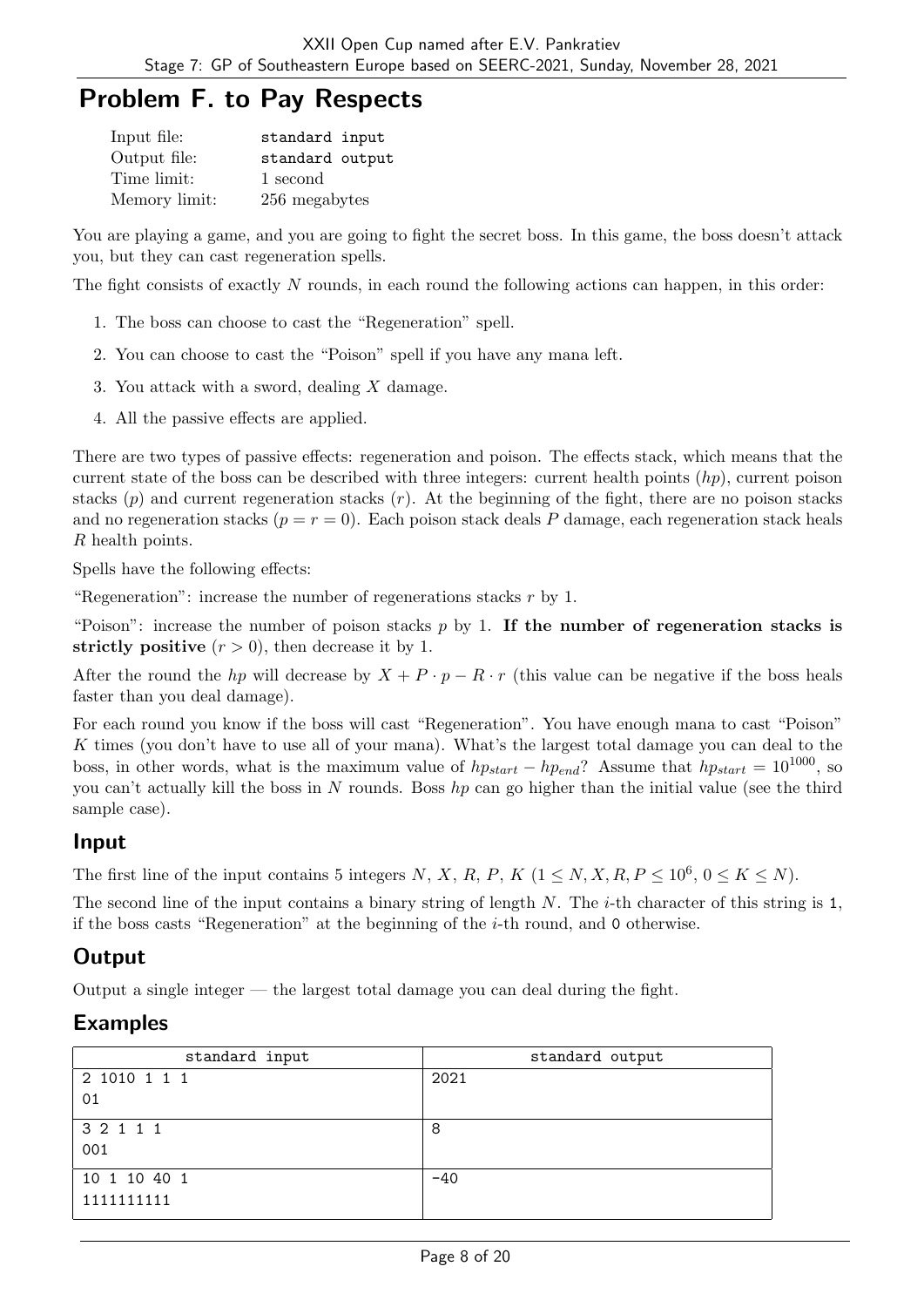### **Note**

Let's look at the first sample. We can cast the "Poison" spell at most once. Let's look at what will happen if we cast this spell during the first round.

- During the first round, we apply a "Poison" spell, so at the end of this round there will be 0 regeneration stacks, and 1 poison stack. Therefore, the hp will decrease by  $X + P \cdot 1 - R \cdot 0 = 1011$ this round.
- At the beginning of the second round, the boss will cast the "Regeneration" spell, so there will be 1 regeneration stack and 1 poison stack at the end of the second round. So, the h<sub>p</sub> will decrease by  $X + P \cdot 1 - R \cdot 1 = 1010$  this round. Overall, the health of the boss decreased by  $1011 + 1010 = 2021$ .

Now let's look at what will happen if we cast this spell during the second round.

- During the first round, no spells are applied, so at the end of this round there will be 0 regeneration stacks, and 0 poison stacks. Therefore, the hp will decrease by  $X + P \cdot 0 - R \cdot 0 = 1010$  this round.
- At the beginning of the second round, the boss will cast the "Regeneration" spell, so that there will be one regeneration stack after that. Then, we will we apply a "Poison" spell, decreasing the number of regeneration stacks by one. So, there will be 0 regeneration stacks and 1 poison stack at the end of the second round. Therefore, the hp will decrease by  $X + P \cdot 1 - R \cdot 0 = 1011$  this round. Overall, the health of the boss decreased by  $1010 + 1011 = 2021$  again.

So, no matter when we cast the "Poison" spell in this sample, we will still decrease the  $hp$  by 2021.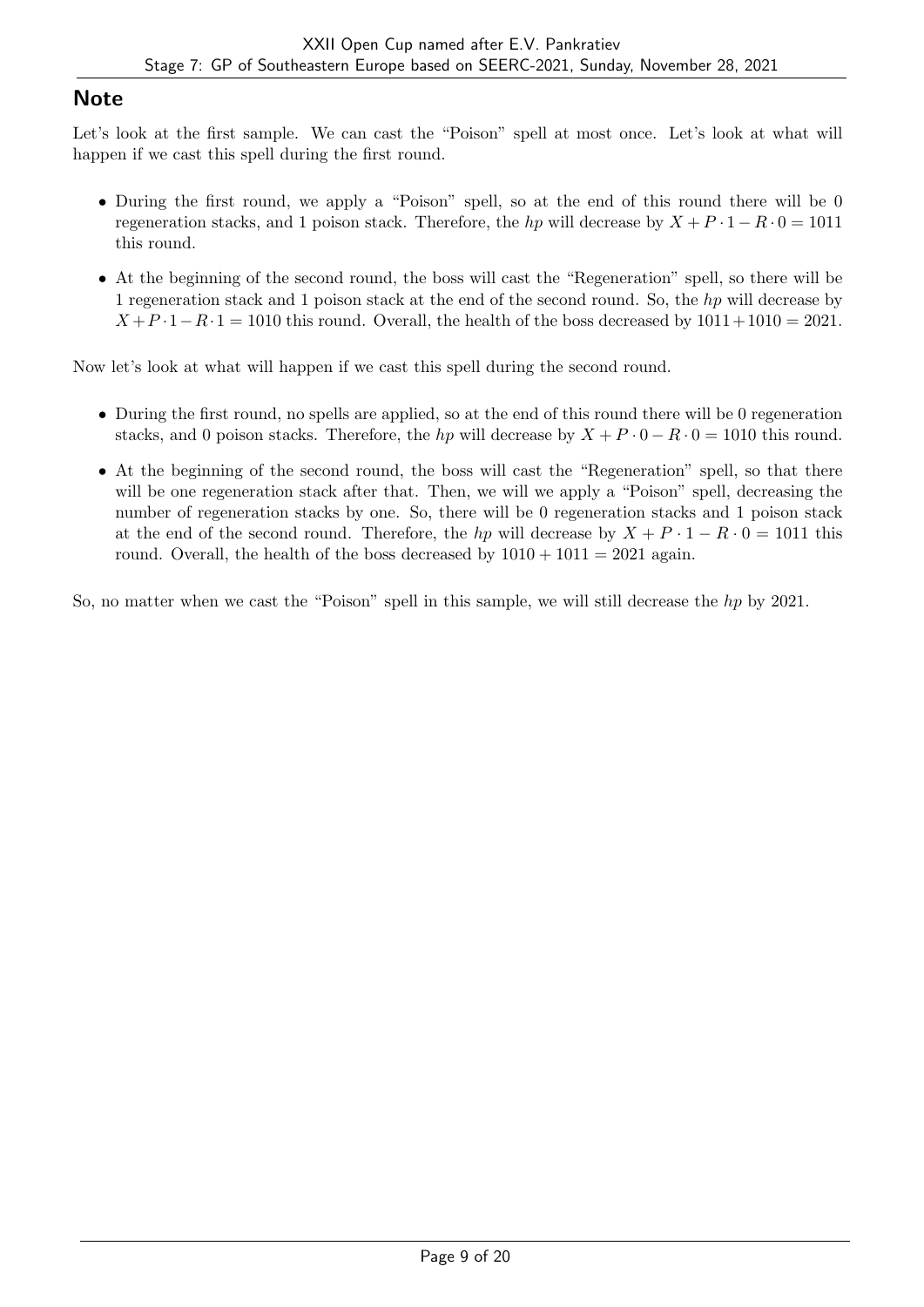# Problem G. Replace Sort

| Input file:   | standard input  |
|---------------|-----------------|
| Output file:  | standard output |
| Time limit:   | 3 seconds       |
| Memory limit: | 256 megabytes   |

Consider an array A and a set  $B$  of integers such that all numbers in A and  $B$  are distinct. Your task is to turn  $A$  into a sorted array. To do this you can take any number from  $B$  and replace any element of  $\tilde{A}$  with it. You can perform this operation any number of times, but each element of  $\tilde{B}$  can be used at most once.

Determine the minimum number of operations needed to turn  $A$  into a sorted array, or determine that it is impossible.

#### Input

The first line of input contains two integers N and  $M$   $(1 \le N, M \le 5 \cdot 10^5)$  — the sizes of A and B respectively.

The second line contains N integers  $A_1, A_2, \ldots, A_N$ .

The third line contains M integers  $B_1, B_2, \ldots, B_M$ .

All the  $(N + M)$  elements are distinct, positive and do not exceed  $10^9$ .

## **Output**

If it is impossible to turn A into a sorted array, print  $-1$ . Otherwise, print the minimum number of operations needed.

#### Examples

| standard input | standard output |
|----------------|-----------------|
| 4 1            | $-1$            |
| 2 6 13 10      |                 |
| 5              |                 |
| 4 2            | $\overline{2}$  |
| 2 6 13 10      |                 |
| 54             |                 |
| 4 3            | 1               |
| 2 6 13 10      |                 |
| 5 4 19         |                 |

## **Note**

In all three examples, the issue is that  $13 > 10$ , so we have to change at least one of them.

In the first one, we can decrease 13 by replacing it with 5, but it breaks the other side, so there is no solution.

In the second one, we also have 4, which we can use to fix the broken side. It is impossible to do with less than 2 operations.

In the third example we can finally increase the last element, thus fixing  $\tilde{A}$  in 1 operation.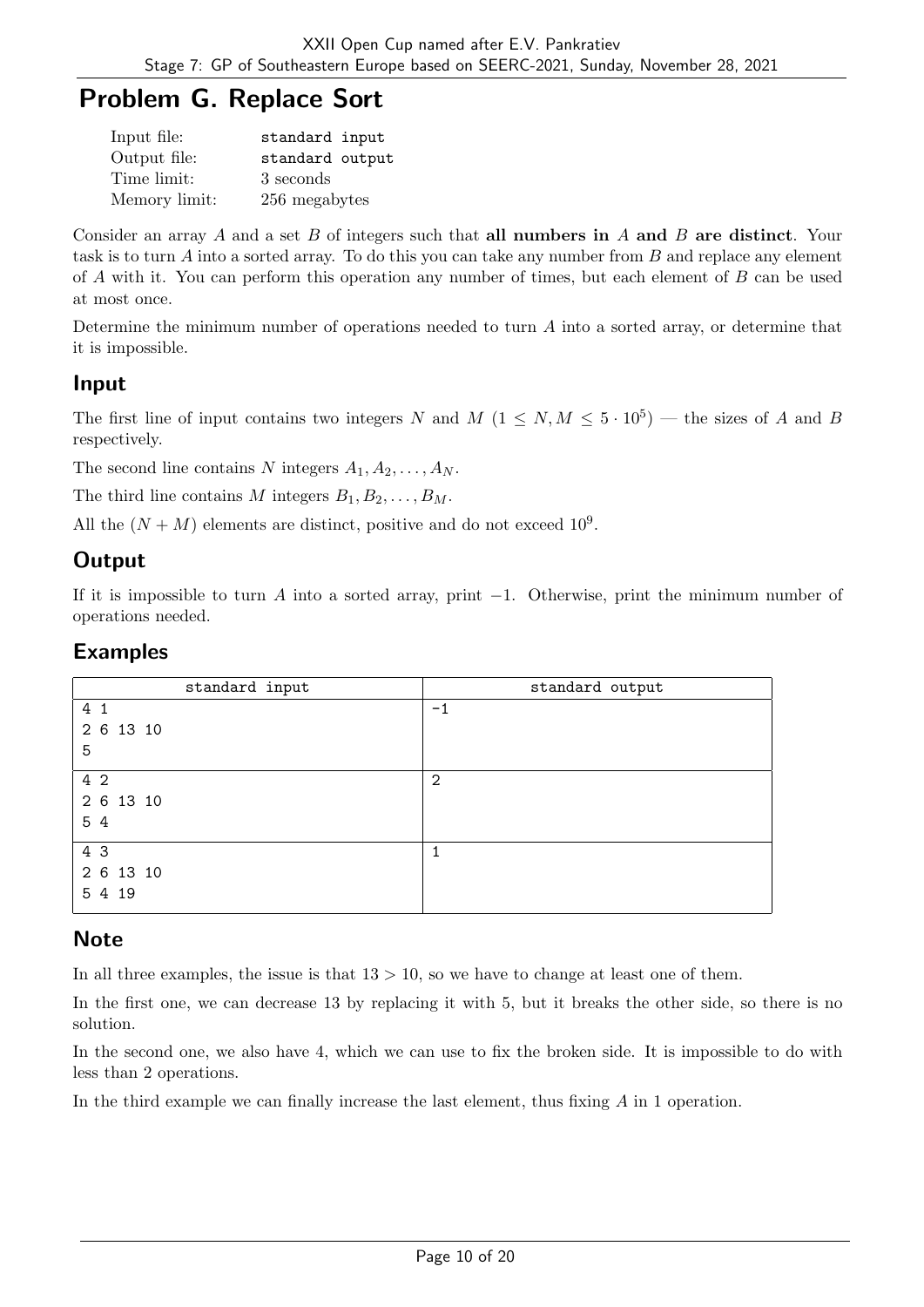# Problem H. Werewolves

| Input file:   | standard input  |
|---------------|-----------------|
| Output file:  | standard output |
| Time limit:   | 2 seconds       |
| Memory limit: | 512 megabytes   |

You are given a colored tree on  $n$  nodes, node  $i$  has color  $c_i$ . As a reminder, a tree on  $n$  nodes is a connected graph with  $n-1$  edges.

Compute the number of connected subgraphs of this tree, for which there exists some color (majority color), such that strictly more than half of the nodes of this subgraph have this color.

Since the answer can be quite large, compute it modulo 998 244 353.

## Input

The first line of input contains one integer  $n (1 \le n \le 3000)$  — the number of nodes in the tree.

The second line contains *n* integers  $c_1$   $c_2$  ...  $c_n$   $(1 \le c_i \le n)$  — the colors of the nodes.

The *i*-th of next  $n-1$  lines contains 2 integers  $u_i, v_i$   $(1 \le u_i, v_i \le n, u_i \ne v_i)$ , representing the edge  $(u_i, v_i)$  of the tree. It is guaranteed that the given graph is a tree.

# **Output**

Print a single integer — answer to the problem modulo 998 244 353.

## Examples

| standard input | standard output |
|----------------|-----------------|
| 3              | 5               |
| 2 3 3          |                 |
| $1\quad2$      |                 |
| 2 3            |                 |
| 4              | 8               |
| 1 1 3 3        |                 |
| $1\quad2$      |                 |
| 1 <sub>3</sub> |                 |
| 14             |                 |

# **Note**

In the following pictures, we use blue for color 1, red for color 2, and yellow for color 3. The first example looks as follows:



The tree has a total of 6 non-empty connected subgraphs: 3 of size 1, 2 of size 2 and 1 of size 3, the latter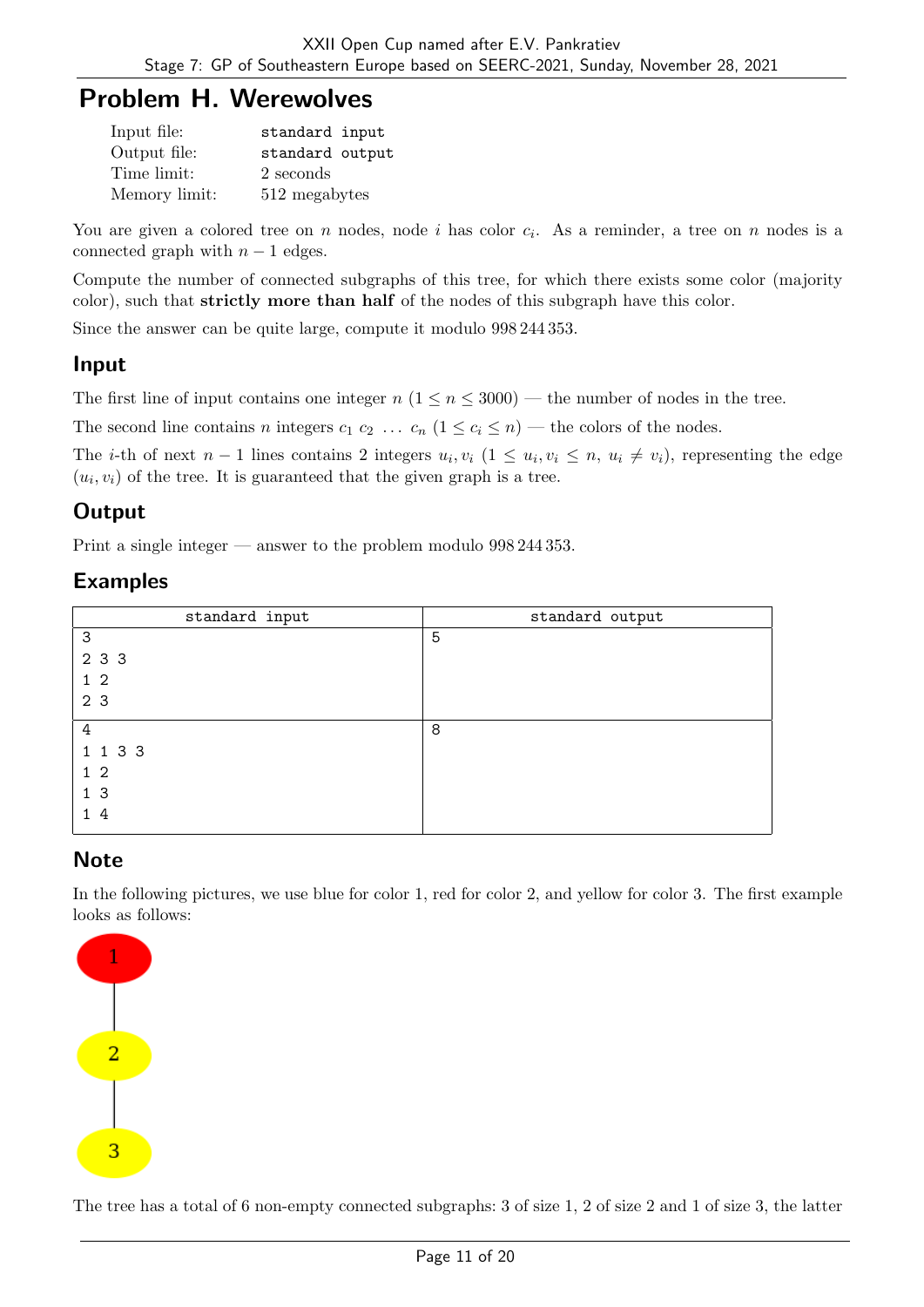in fact being the whole tree. All such subgraphs of sizes 1 and 3 have a majority color. For those of size 2 only the subgraph induced by vertices 1 and 2 does not have a majority color (red and yellow both appear equally often in it). Therefore, there are  $6 - 1 = 5$  connected subgraphs with a majority color.

The second example looks as follows, and it has 8 connected subgraphs with a majority color:

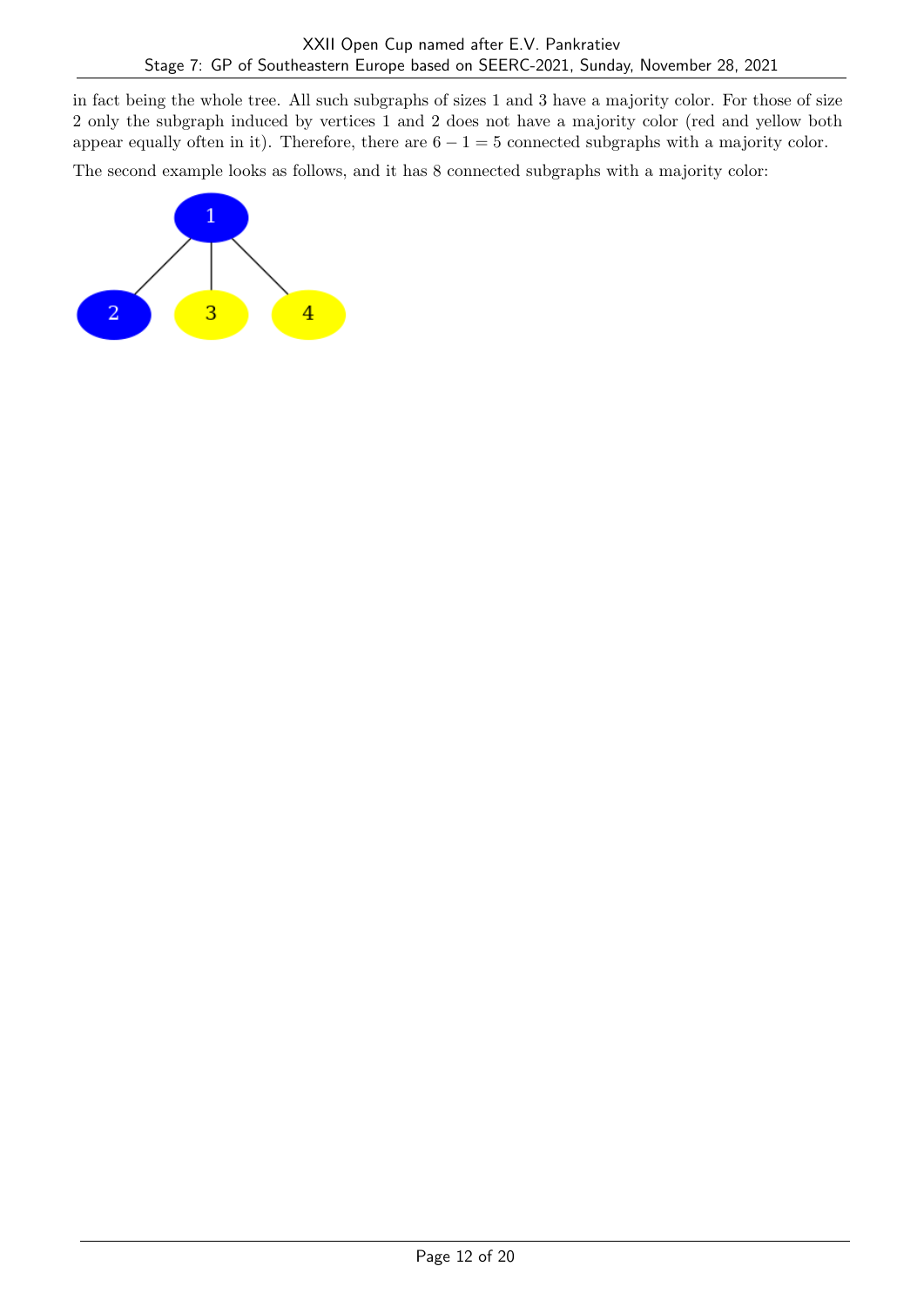# Problem I. Colourful Permutation Sorting

| Input file:   | standard input  |
|---------------|-----------------|
| Output file:  | standard output |
| Time limit:   | 2 seconds       |
| Memory limit: | 256 megabytes   |

You are given a permutation  $p_1, p_2, \ldots, p_n$  of integers from 1 to *n*. Each position from 1 to *n* is colored in one of  $k$  colors. We want to sort the permutation, and for that, we can apply any number of operations of the following types:

- Swap any two elements. This operation costs  $S$  coins;
- Choose any color  $i$ , and permute the elements on positions of color  $i$  as you wish. This operation costs  $C_i$  coins.

Note that the positions are colored, not the elements, so when you swap two elements, the positions won't change their colors.

Find the minimum number of coins you need to spend to sort the permutation.

#### Input

The first line of the input contains a single integer  $T$   $(1 \le T \le 10^3)$  — the number of independent test cases you need to process. The description of the test cases follows.

The first line of each test case contains two integers n and  $k$   $(1 \le n \le 10^5, 1 \le k \le 5)$  — the size of the permutation and the number of colors.

The second line of each test case contains  $(k+1)$  integers  $S, C_1, C_2, \ldots, C_k$   $(0 \leq S, C_i \leq 10^9)$  — the costs of the operations.

The third line of each test case contains *n* integers  $p_1, p_2, \ldots, p_n$   $(1 \leq p_i \leq n,$  all  $p_i$  are distinct) — the permutation.

The fourth line of each test case contains *n* integers  $col_i$   $(1 \leq col_i \leq k)$  — the colors of the positions.

The sum of  $n$  over all test cases in one file does not exceed  $10^5$ .

# **Output**

For each test case print a single integer — the minimum number of coins you need to spend to sort the permutation.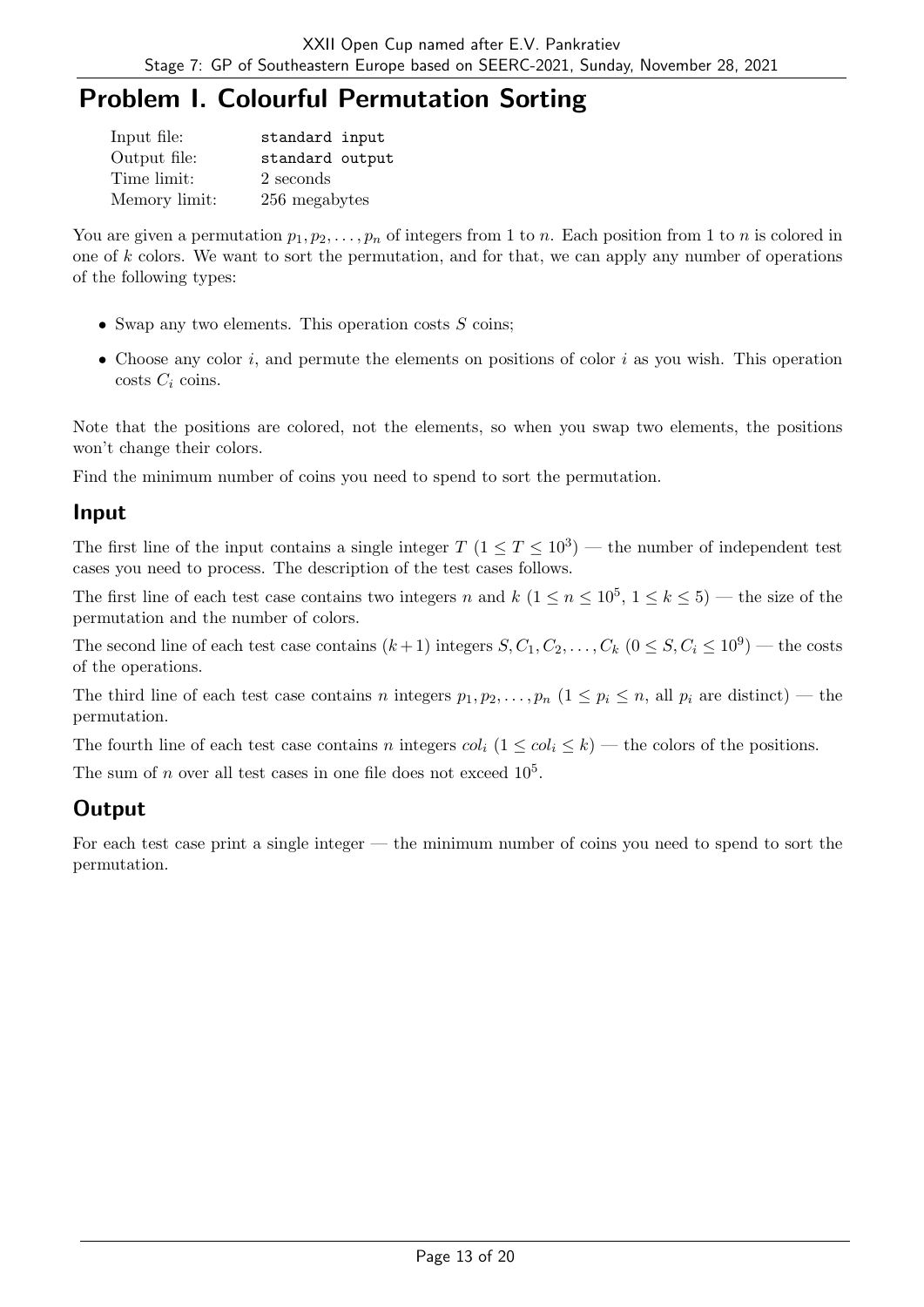#### Example

| standard input | standard output           |
|----------------|---------------------------|
| $\overline{4}$ | $\ensuremath{\mathsf{3}}$ |
| 4 1            | 1                         |
| 1 10           | 12                        |
| 2 3 4 1        | $\mathsf{O}\xspace$       |
| 1 1 1 1        |                           |
| 4 1            |                           |
| 10 1           |                           |
| 2 3 4 1        |                           |
| 1 1 1 1        |                           |
| 6 2            |                           |
| 10 1 1         |                           |
| 5 2 4 6 1 3    |                           |
| 1 2 1 2 1 2    |                           |
| 4 3            |                           |
| 6789           |                           |
| 1 2 3 4        |                           |
| 2 2 3 2        |                           |

# **Note**

In the first test case, we can sort the permutation by applying the "Swap" operation 3 times:  $(2, 3, 4, 1) \rightarrow (4, 3, 2, 1) \rightarrow (4, 2, 3, 1) \rightarrow (1, 2, 3, 4)$ . This way you will spend 3 coins.

Another way to sort it would be to permute all elements on positions of color 1, but this would cost 10 coins, and we can do cheaper.

In the second test case (which differs from the first one only in the costs of operations), however, it's cheaper to just permute all elements on positions of color 1, spending 1 coin on this.

In the third test case, one of the optimal sequences of operations would be the following:

- Permute the elements on positions of color 2 to obtain the permutation  $(5, 2, 4, 3, 1, 6)$ . This operation costs 1 coin.
- Swap elements  $p_3, p_4$ . The permutation is now  $(5, 2, 3, 4, 1, 6)$ . This operation costs 10 coins.
- Permute the elements on positions of color 1 to obtain the permutation  $(1, 2, 3, 4, 5, 6)$ . This operation costs 1 coin.

In total, we spent 12 coins.

In the fourth test case, the permutation is already sorted, so we don't have to spend anything.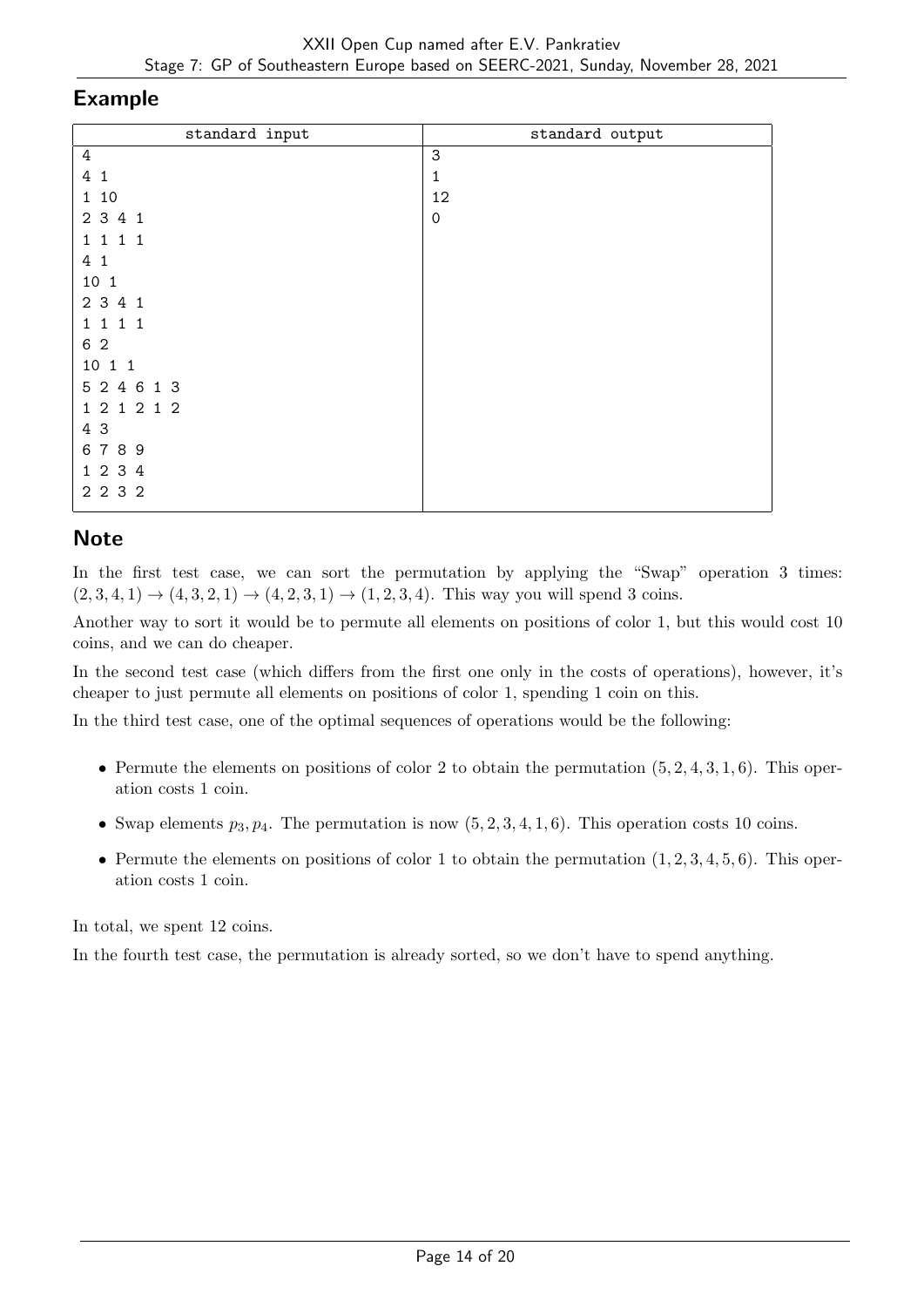# Problem J. Jason ABC

| Input file:   | standard input  |
|---------------|-----------------|
| Output file:  | standard output |
| Time limit:   | 1 second        |
| Memory limit: | 256 megabytes   |

You are given a string S of length 3n, consisting of the characters A, B and C. You are allowed to perform the following operation:

• Select some subsegment of this string and a character  $c$  (one of A, B and C). Then, replace all the characters on the subsegment with  $c$ .

Find the smallest number of times that you would have to apply the operation above to get a string which contains each of characters A, B and C exactly  $n$  times. It can be shown that it is always possible to get such a string.

In addition, find a sequence of operations of the smallest possible length. If there are many such sequences, you can output any of them.

#### Input

The first line of input contains a single integer  $n (1 \le n \le 3 \cdot 10^5)$ .

The second line of the input contains a string  $S$  of length  $3n$ , consisting of the characters A, B and C.

## **Output**

In the first line print the minimum number of operations  $k$ .

In the *i*-th of the next *k* lines print 2 integers  $l_i, r_i$  and a character  $c_i$   $(1 \leq l_i \leq r_i \leq 3n, c_i \in \{A, B, C\})$ , denoting that in the *i*-th operation you will replace each of the characters  $S_{l_i}, S_{l_i+1}, \ldots, S_{r_i}$  with  $c_i$ .

If there is more than one solution with a minimum number of operations, you can print any one of them.

#### Examples

| standard input | standard output |
|----------------|-----------------|
|                | റ               |
| AAA            | 2 3 B           |
|                | 3 3 C           |
|                |                 |
| CAB            |                 |
| 3              |                 |
| ABABCABAB      | 1 2 C           |

#### **Note**

In the first sample, the string will undergo the following transformations:

 $AAA \rightarrow ABB \rightarrow ABC$ .

In the second sample, the string already contains exactly one A, one B and one C.

In the third sample, the string will undergo the following transformation:

ABABCABAB  $\rightarrow$  CCABCABAB. Now, it contains each letter 3 times.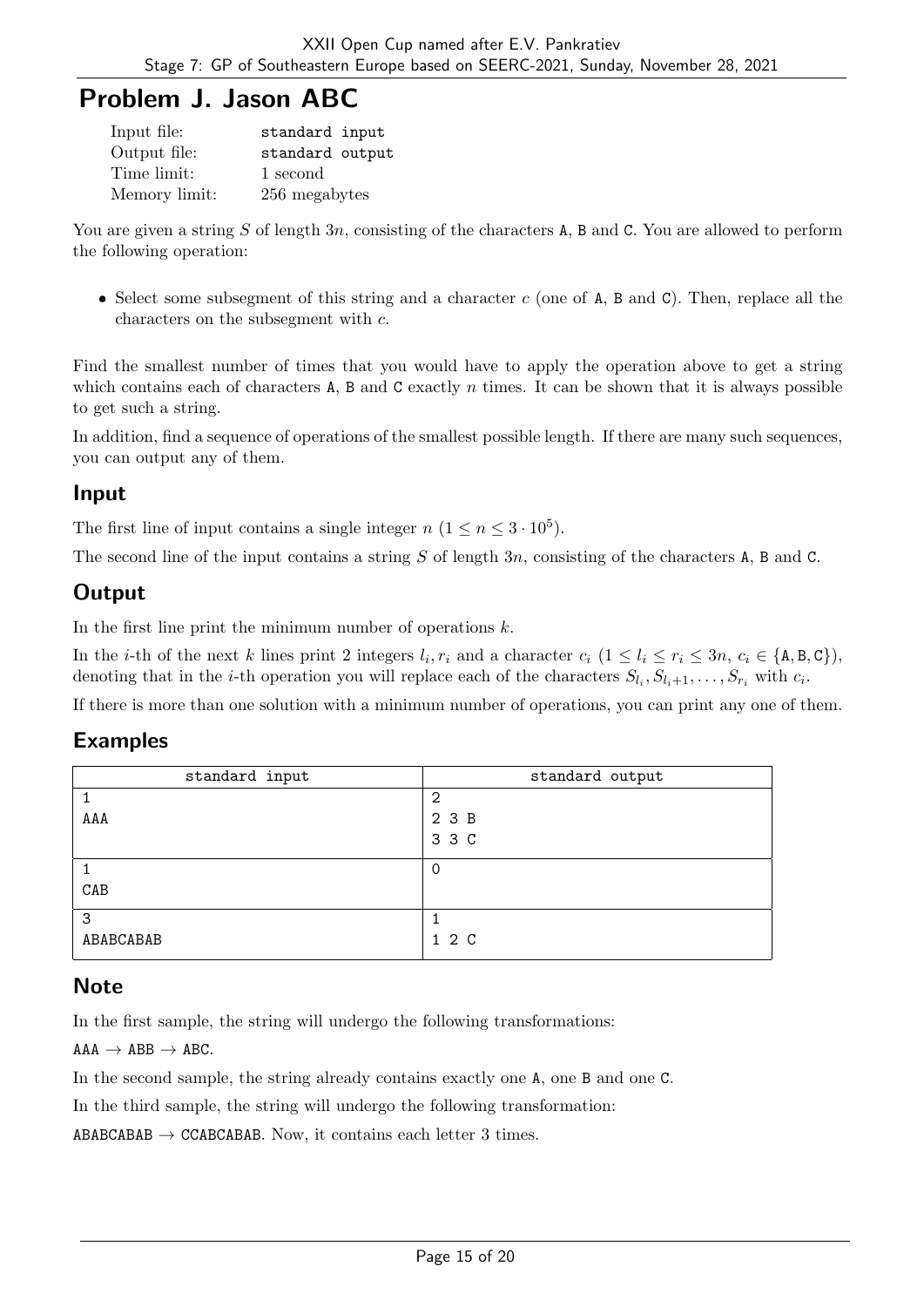# Problem K. Amazing Tree

| Input file:   | standard input  |
|---------------|-----------------|
| Output file:  | standard output |
| Time limit:   | 1 second        |
| Memory limit: | 256 megabytes   |

Consider an undirected tree. The following algorithm constructs a post-order traversal of the tree:

```
fun dfs(v):
```

```
mark v as used
for u in neighbours(v):
    if u is not used:
        dfs(u)
append v to order
```
The post-order traversal will be in the list order.

You are allowed to choose the order of neighbors for each vertex as well as the starting vertex. What is the lexicographically minimal order you can get?

#### Input

The first line of input contains one integer  $T$   $(1 \le T \le 10^5)$  — the number of test cases you need to process. Description of the test cases follows.

The first line of each test case contains a single integer  $n (2 \le n \le 2 \cdot 10^5)$  — the number of vertices in the tree.

The *i*-th of the next  $n-1$  lines contains two integers  $u_i, v_i$  ( $1 \le u_i, v_i \le n$ ,  $u_i \ne v_i$ ), meaning that there is an undirected edge  $(u_i, v_i)$  in the tree. It is guaranteed that the given graph is a tree.

The sum of *n* over all test cases in one test file does not exceed  $2 \cdot 10^5$ .

## **Output**

For each test case print the lexicographically minimal order on a separate line.

#### Example

| standard output |
|-----------------|
| 123             |
| 2 1 3           |
| 4 5 2 1 6 3 7   |
|                 |
|                 |
|                 |
|                 |
|                 |
|                 |
|                 |
|                 |
|                 |
|                 |
|                 |
|                 |

#### **Note**

The first test looks as follows: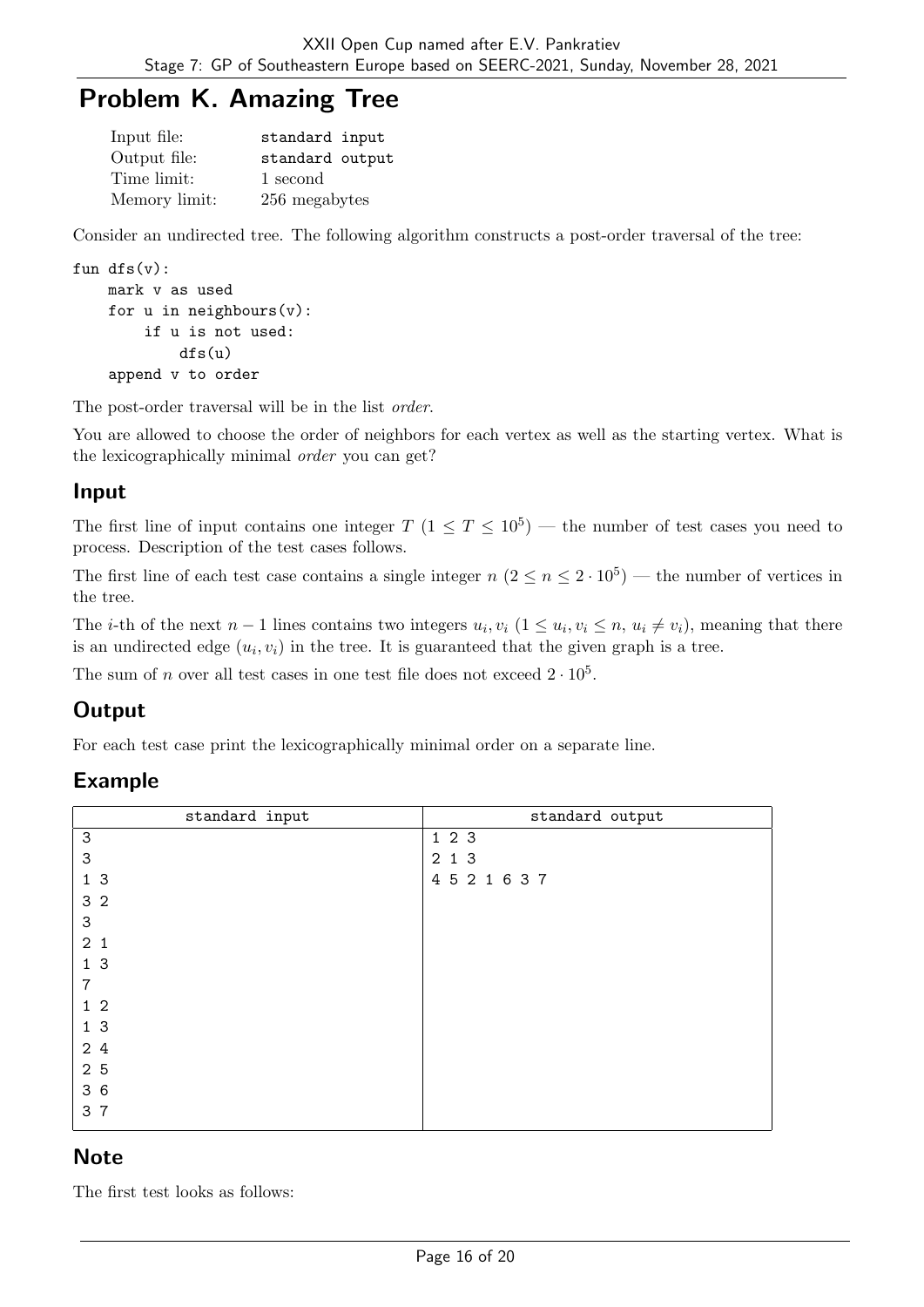

By starting in vertex 1 we can only get order 2 3 1. By starting in vertex 2 we can only get order 1 3 2. By starting in vertex 3 we can get two orders: 1 2 3 and 2 1 3. The lexicographically minimal of the four orders is 1 2 3.

The second test looks as follows:



By starting in vertex 1 we can get two orders: 2 3 1 and 3 2 1. By starting in vertex 2 we can only get order 3 1 2. By starting in vertex 3 we can only get order 2 1 3. The lexicographically minimal of the four orders is 2 1 3.

The third test looks as follows:



The lexicographically minimal order is 4 5 2 1 6 3 7 it can be obtained by starting in node 7.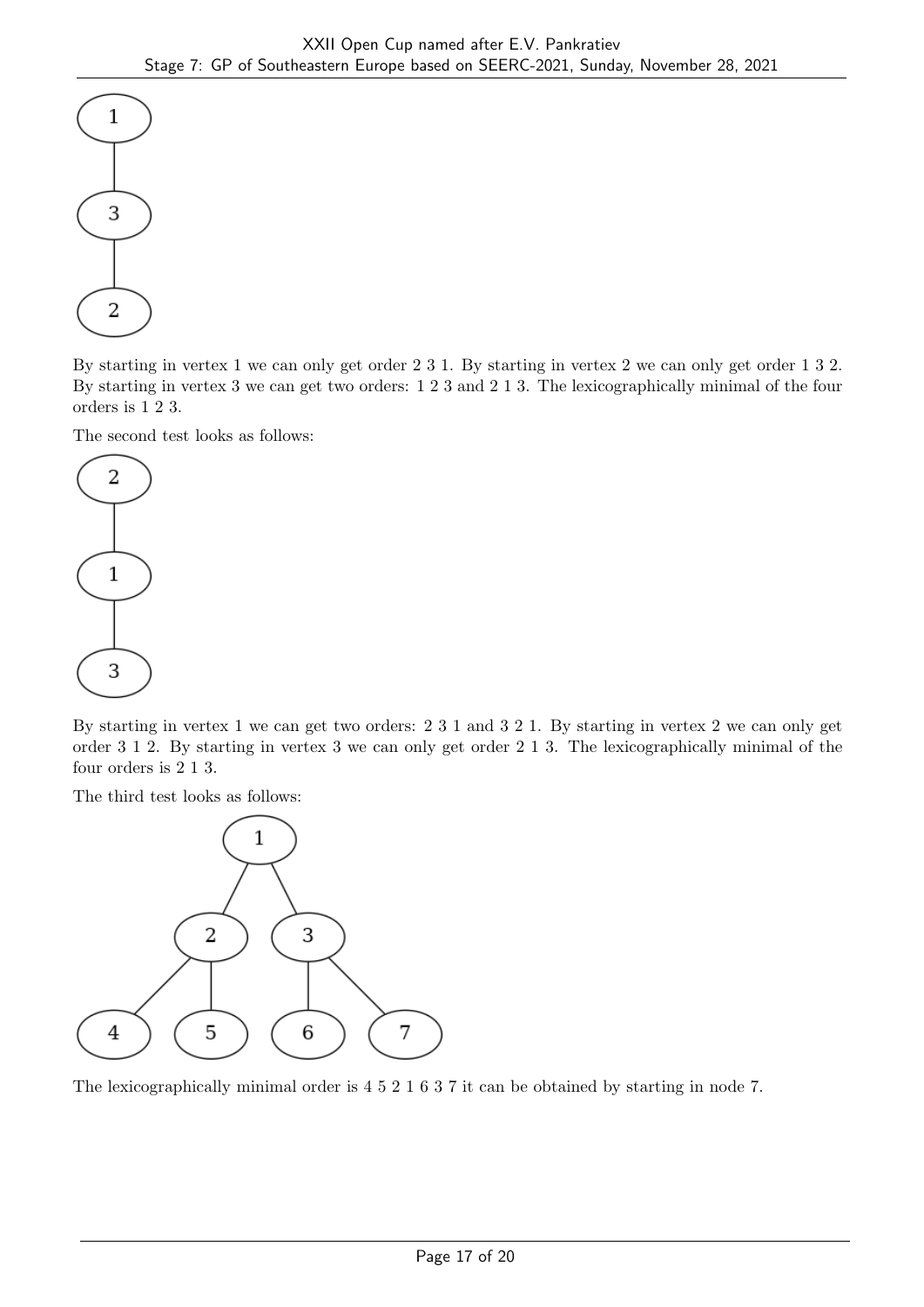# Problem L. Primes and XOR? Nonsense

| Input file:   | standard input  |
|---------------|-----------------|
| Output file:  | standard output |
| Time limit:   | 2 seconds       |
| Memory limit: | 256 megabytes   |

Define  $\mathbb{P}_{LR} = \mathbb{P} \cap [L; R]$ , where  $\mathbb P$  is the set of prime numbers. In other words,  $\mathbb{P}_{LR}$  is the set of all primes between  $L$  and  $R$  inclusive.

Given  $L$  and  $R$ , find the number of integers that can be represented as XOR of some (possibly empty) subset of  $\mathbb{P}_{LR}$ .

## Input

The first line of input contains one integer  $T$  ( $1 \le T \le 100$ ) — the number of independent test cases you need to process. Descriptions of  $T$  test cases follow.

The description of one test case consists of two integers L and R  $(2 \le L \le R \le 10^{12})$ .

# **Output**

For each test case print the answer on a separate line.

# Example

| standard input       | standard output |  |  |
|----------------------|-----------------|--|--|
| ີ                    |                 |  |  |
| 2 10                 |                 |  |  |
| 999999940 1000000000 | 1099511627776   |  |  |
| 2 1000000000000      |                 |  |  |

## **Note**

In the first example,  $\mathbb{P}_{LR} = \{2, 3, 5, 7\}.$ 

- $\bullet$  0 = 2  $\oplus$  5  $\oplus$  7
- $1 = 2 \oplus 3$
- $2 = 2$
- $3 = 3$
- $\bullet$  4 = 3  $\oplus$  7
- $5 = 2 \oplus 7$
- $6 = 3 \oplus 5$
- $7 = 7$

In the second example,  $\mathbb{P}_{LR} = \emptyset$ , so only 0 can be represented as XOR of some subset.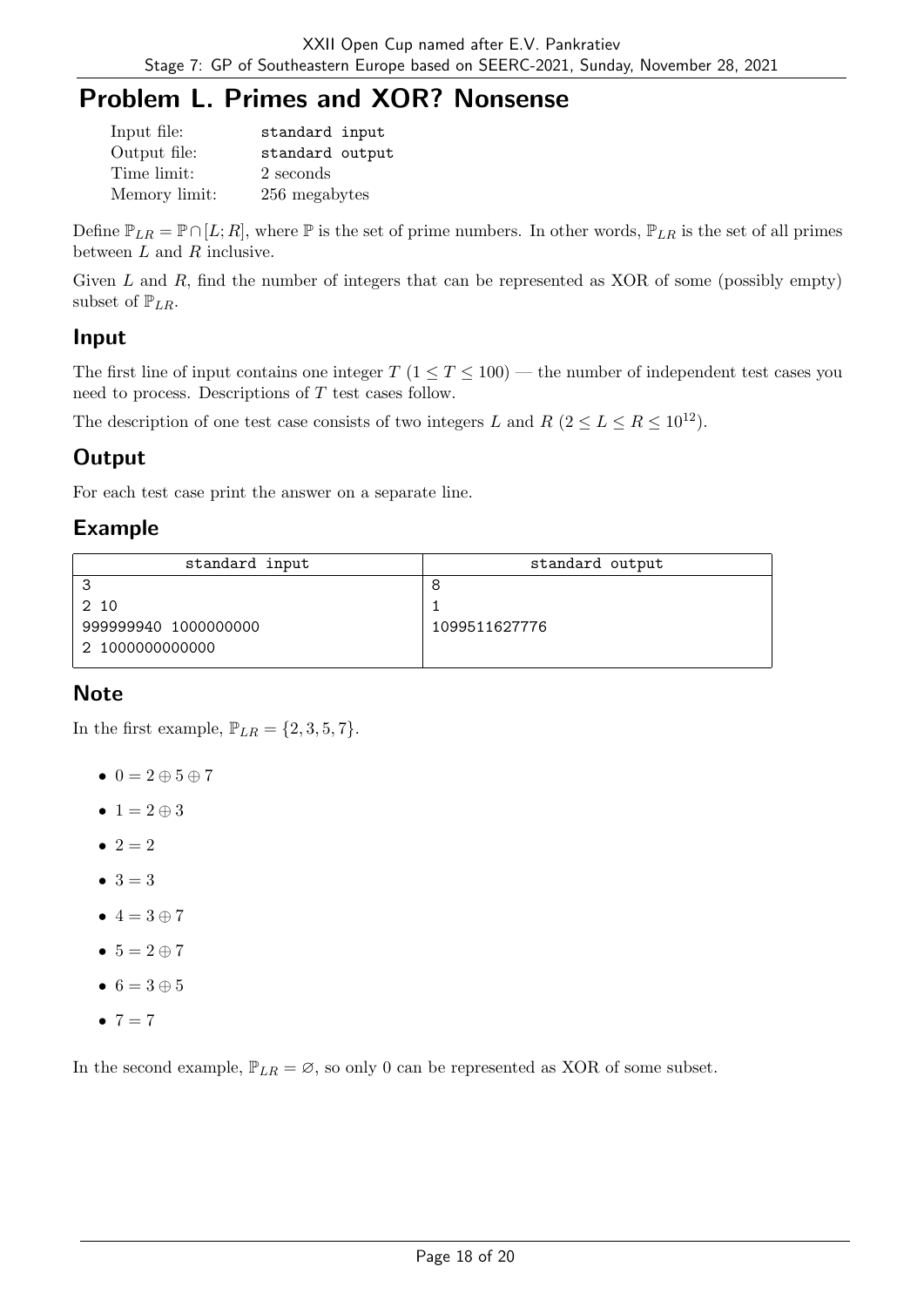# Problem M. Many LCS

| Input file:   | standard input  |
|---------------|-----------------|
| Output file:  | standard output |
| Time limit:   | 4 seconds       |
| Memory limit: | 256 megabytes   |

Given K, construct two non-empty binary strings  $S$  and  $T$  of length at most 8848 such that they have exactly  $K$  different longest common subsequences. More formally, if  $L$  is the length of the longest common subsequence of  $S$  and  $T$ , there should exist exactly  $K$  distinct binary strings of length  $L$  which are subsequences of both  $S$  and  $T$ .

It is guaranteed that under the constraints of this problem such strings always exist.

## Input

The only line of input contains a single integer  $K$   $(1 \leq K \leq 10^9)$ .

## **Output**

Print non-empty binary strings  $S$  and  $T$  on separate lines. The length of each of them should not exceed 8848. They can have different lengths.

If there is more than one solution, you can print any one of them.

#### Examples

| standard input | standard output               |  |
|----------------|-------------------------------|--|
|                | 1111                          |  |
|                | 00                            |  |
| $\mathfrak{D}$ | 10                            |  |
|                | 01                            |  |
| 3              | 010                           |  |
|                | 1001                          |  |
| 100            | 10001000001011100001010100011 |  |
|                | 11000010001010101001010011100 |  |

## **Note**

In the first example, the longest common subsequence of 1111 and 00 has length 0, and there exists only one string of length 0 which is a subsequence of both of them  $-$  the empty string.

In the second example, the length of the longest common subsequence of strings 10 and 01 is 1, and there are 2 strings of length 1 which are subsequences of both  $S$  and  $T$ : 0 and 1.

In the second example, the length of the longest common subsequence of strings 010 and 1001 is 2, and there are 3 strings of length 2 which are subsequences of both  $S$  and  $T: 00, 01,$  and 10.

It would be disrespectful to make strings longer than Everest. . .